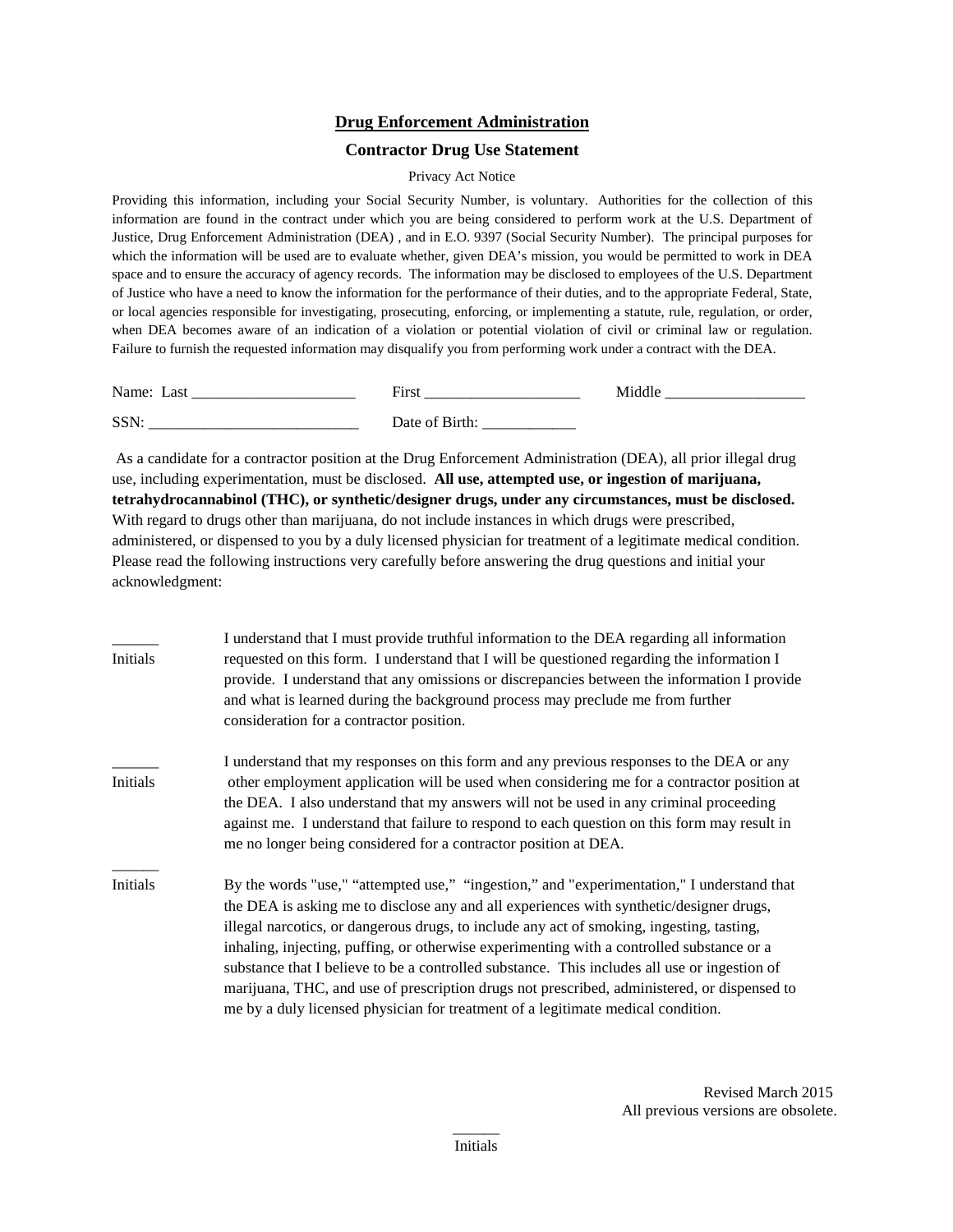| Name:    | SSN:                                                                                                                                                                                                                                                                                                                                                                                                                                                                                                                                                                                                                                                                                                                                                               | Date of Birth: |
|----------|--------------------------------------------------------------------------------------------------------------------------------------------------------------------------------------------------------------------------------------------------------------------------------------------------------------------------------------------------------------------------------------------------------------------------------------------------------------------------------------------------------------------------------------------------------------------------------------------------------------------------------------------------------------------------------------------------------------------------------------------------------------------|----------------|
| Initials | By the word "occasion," I understand that the DEA is asking me to disclose each event in<br>which I used, attempted to use, or experimented with illegal narcotics or dangerous drugs, to<br>include marijuana, THC, or synthetic/designer drugs. This includes all use or ingestion of<br>marijuana and use of prescription drugs not prescribed, administered, or dispensed to me by a<br>duly licensed physician for treatment of a legitimate medical condition. For example, if I was<br>at a party during which I took a puff on three separate marijuana cigarettes, the DEA will<br>consider that one occasion. If I went to another party the same night and again puffed on<br>three marijuana cigarettes, the DEA will consider that a second occasion. |                |
| Initials | I understand that if I answer "Yes" to any of the following questions, I must attach a<br>comprehensive statement that is signed and dated.                                                                                                                                                                                                                                                                                                                                                                                                                                                                                                                                                                                                                        |                |

**Question # 1** – Have you ever used, tried, tasted, ingested, or experimented with any illegal narcotic or dangerous drug, to include marijuana, THC, and synthetic/designer drug under any circumstances? (Please check) YES ( ) NO ( ) If you answered YES, attach a comprehensive statement answering questions A-E. Your attached statement must be signed and dated.

- A. List each drug you used/tried/tasted/ingested/experimented.
- B. For each drug you listed, on how many occasions did you use it? NOTE: If you cannot be specific as to the exact number of occasions, answer the following: on at least occasions, but not more than \_\_\_\_ occasions.
- C. List the date and fully describe the circumstances of each occasion you ever used, tried, tasted, ingested, or experimented with any narcotic or dangerous drug, to include marijuana, THC, and synthetic/designer drug.
- D. For each occasion listed, how was it obtained?
- E. For each occasion listed, what was the reason you used/tried/tasted/ingested/experimented with it?

**Question #2** – Have you ever purchased, furnished, provided, sold, supplied, manufactured, produced, transported, or otherwise trafficked in any illegal narcotic or dangerous drug, to include marijuana, THC, and synthetic/designer drug? (Please check) YES ( ) NO ( ) If you answered YES, attach a comprehensive statement describing the date and circumstance of each occasion. Your attached statement must be signed and dated.

**Question #3** – Have you ever abused any legal drug, chemical or addictive substance, excluding alcohol? (Please check) YES ( ) NO ( ) If you answered YES, attach a comprehensive statement describing the date and circumstance of each occasion. Your attached statement must be signed and dated.